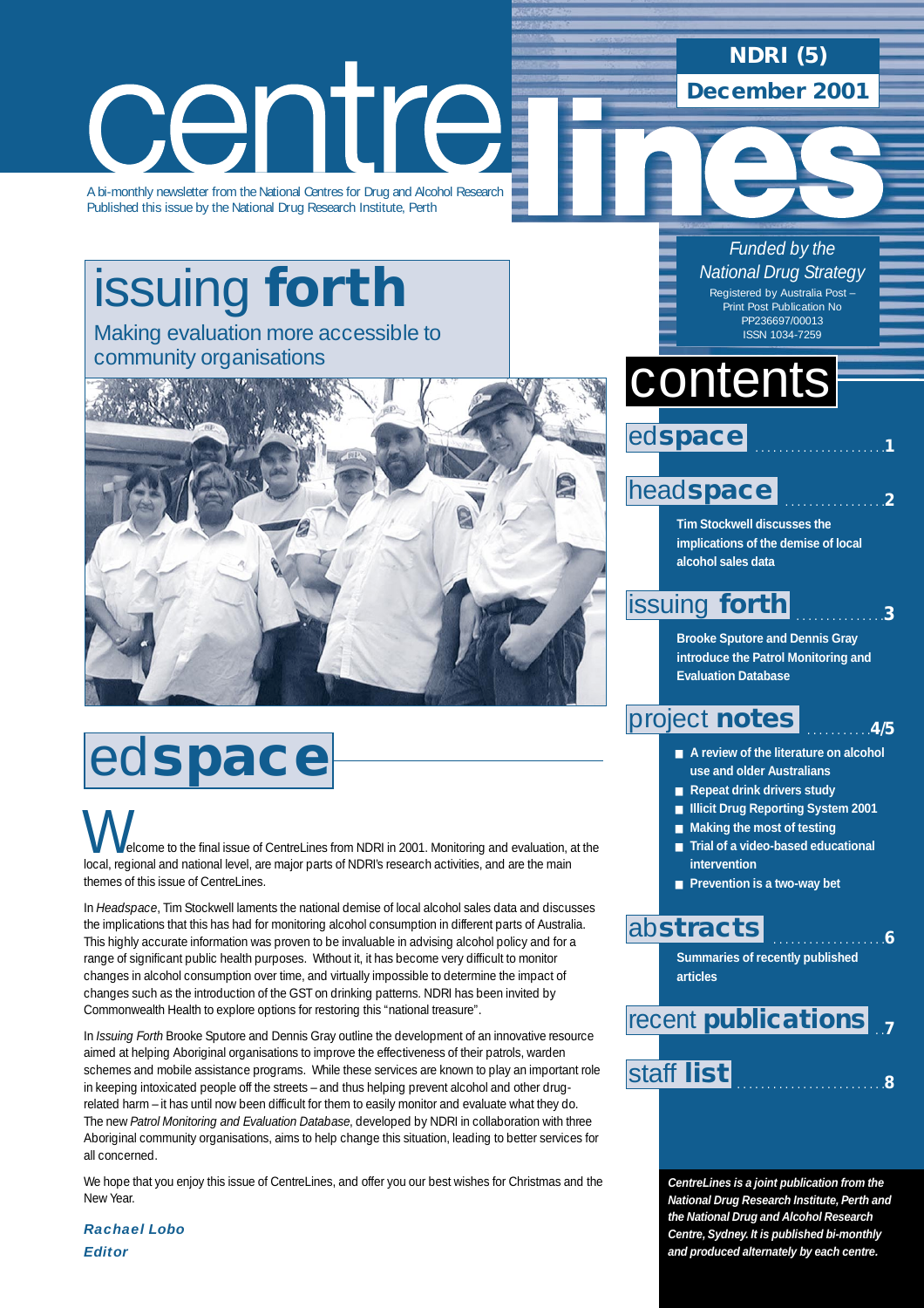## <span id="page-1-0"></span>centre lines

## head**space**

### Local alcohol sales data: A national treasure under threat

It is strange, but true, that the field of public head and safety no longer has reliable data on how<br>much alcohol is being consumed in different<br>arts of Australia What oukloped there is It is strange, but true, that the field of public health and safety no longer has reliable data on how parts of Australia. What evidence there is suggests increasing consumption in Western Australia and the Northern Territory up until 1998/19991, but we do not know what has happened for example in New South Wales or Victoria since 1995/96. The impact of major changes to alcohol taxation arrangements from 1 July 2000, which saw prices of pre-mixed spirits tumble while prices of full strength beer and alcoholic sodas rose, are also uncharted and unknown. As a consequence, alcohol policy stumbles along more in the dark than ever before.

Once this was not so. Up until the financial year 1995/1996 all liquor licensing authorities collected annual returns from licensees regarding their total purchases of different alcoholic beverages in order to calculate liquor licence fees. These returns from approximately 20,000 Australian hoteliers, tavern keepers, nightclub owners, restaurateurs, sporting clubs and social clubs were checked carefully against corresponding returns from wholesalers and distributors. These highly accurate data were beginning to be used for a variety of significant public health purposes. A prime example was the evaluation of licensing restrictions in, and at the behest of, some predominantly Aboriginal communities. Gray *et al<sup>2</sup>* have described how a key indicator of the success of some of these local restrictions was changes in the patterns of alcohol sales. For example, the restrictions on cask wine sales imposed in Tennant Creek resulted in a substantial reduction in sales of casks and a *less substantial* rise in the sale of fortified wine3.

At the level of the individual licensed premises, Chikritzhs *et al<sup>4</sup>* were able to demonstrate that the granting of an extra hour of trading to hotels and taverns after midnight was associated with an average increase in alcohol purchases of 28.5%. This increase was also associated with a significant rise in violent incidents in and around those premises. A swathe of studies in different states found strong local level associations between the consumption of different types of beverages and rates of serious alcohol related problems, eg violence and the consumption of regular strength beer in NSW5, acute alcoholrelated morbidity and cask wine as well as full strength beer sales<sup>6</sup>.

At the state/territory level these data have been used to evaluate the impacts of major initiatives such as the Living With Alcohol program in the Northern Territory7. At the national level the use of these data are identified in the recently released National Alcohol Action Plan as a means of estimating per capita consumption of alcohol for states/territories and the nation as a whole8.

What happened? The famous decision of the Australian High Court in August 1997 to disallow states and territories collecting liquor, tobacco and petrol 'taxes' by means of franchising and

licensing fees. While Western Australia, the Northern Territory and Queensland have continued to collect annual returns from the wholesalers and distributors for harm minimisation purposes, all other jurisdictions dropped this activity as it was no longer required for taxation purposes. It is important to note that there are many fewer wholesalers and distributors of alcohol than there are retailers and that the compliance costs for providing these basic data are small.

I know some people reading this will be thinking: but why do we need all this macro level data when all we need to know is about individual drinking patterns for the relatively small number of people at risk from their drinking – and that is available from surveys. In relation to surveys, the 2001 National Drug Strategy Household Survey will for the first time enable an estimate to be made of the number of people in each jurisdiction who exceed the NHMRC National Alcohol Guidelines9. The sample size of 20,000 will mean that estimates can be made at that level – but no lower ie not at the regional let alone the local levels. Furthermore the expense involved means that even these estimates can only be made every three years. In any case, we also know that the 1998 National Drug Strategy Household Survey yielded estimates of average consumption per person that was less than 50% of the alcohol sold per person that year10.

Furthermore, changes in the ways in which alcohol questions have been asked down the years render direct comparisons between different surveys problematic. By comparison, the alcohol wholesale sales data were collected in the same way year after year – plus they provided complete records by both beverage type and licence type. No wonder that the USbased Prevention Research Center sought access to these data for a collaborative analysis of the relationship between sales of low strength beer and rates of drink-driving offences involving customers from particular licensed premises11.

Local, regional and national monitoring is a critical part of our prevention research agenda. In *Issuing Forth* Brooke Sputore and Dennis Gray outline an innovative new system to support Aboriginal communities in monitoring, evaluating and helping direct the important work of their Night Patrols. I am delighted that the Commonwealth Department of Health and Aged Care has asked the National Drug Research Institute to investigate how the national collection of alcohol wholesale sales data can be recommenced. It is hoped that at least some other jurisdictions will follow the example of Queensland where the Department of Health funds the state liquor commission to collect these valuable data. Ideally, a national solution will be found to fully restore and even modernise this tarnished treasure. Without the timely collection of alcohol consumption and harm indicators no country can have a fully informed alcohol policy12.

#### *Tim Stockwell*



### References

- **1. Catalano, P., Chikritzhs,T., Stockwell,T., Webb, M., Dietze, P. and Rohlin, C.** (2001) *Trends in per capita alcohol consumption in Australia, 1990/91- 1998/99. NDRI.* Monograph No. 4. National Drug Research Institute, Curtin University of Technology, Perth, WA.
- **2. Gray, D., Saggers, S., Sputore, B. and Bourbon, D.** (2000) What works? A review of evaluated alcohol misuse interventions among Aboriginal Australians. *Addiction, 95,* 1, 11-22.
- **3. Gray, D., Saggers, S., Atkinson, D., Sputore, B. and Bourbon, D.** (1998) *Evaluation of the Tennant Creek Liquor Licensing Restrictions: A report prepared for the Tennant Creek Beat the Grog Sub-Committee.* National Centre for Research into the Prevention of Drug Abuse, Curtin University of Technology, Perth, WA.
- **4. Chikritzhs,T., Stockwell,T. R. and Masters, L.** (1997) *Evaluation of the Public Health and Safety Impact of Extended Trading Permits for Perth Hotels and Night-Clubs.* National Centre for Research into the Prevention of Drug Abuse, Curtin University of Technology, Perth, WA.
- **5. Stevenson, R. J., Lind, B. and Weatherburn, D.** (1999) The relationship between alcohol sales and assault in New South Wales, Australia. *Addiction,* 94, 3, 397-410.
- **6. Stockwell,T., Masters, L., Phillips, M., Daly, A., Gahegan, M., Midford, R. and Philp, A.** (1998) Consumption of different alcoholic beverages as predictors of local rates of night-time assault and acute alcohol-related morbidity. *Australian and New Zealand Journal of Public Health*, 22, 2, 237-242.
- **7. Chikritzhs,T., Stockwell,T., Hendrie, D.,Ying, F., Fordham, R., Cronin, J., Orlemann, K. and Phillips, M.** (1999) *The public health, safety and economic benefits of the Northern Territory's Living With Alcohol program 1992/3 to 1995/6.* Monograph No. 2. National Drug Research Institute, Curtin University of Technology, Perth, WA.
- **8. Commonwealth Department of Health and Aged Care** (2001) *National Alcohol Action Plan.* National Drug Strategy Framework, Canberra.
- **9. National Health and Medical Research Council** (2001) *National Alcohol Guidelines: the costs and benefits of alcohol consumption.* Commonwealth of Australia, Canberra.
- **10. Heale, P., Stockwell,T., Dietze, P., Chikritzhs,T. and Catalano, P.** (2000) *Patterns of alcohol consumption in Australia, 1998.* National Alcohol Indicators Project, Bulletin No. 3. National Drug Research Institute, Curtin University of Technology, Perth, WA.
- **11. Gruenewald, P. J., Stockwell,T., Beel, A. and Dyskin, E.** (1999) Beverage sales and drinking and driving: the role of on-premise drinking places. *Journal of Studies on Alcohol,* 60, 1, 47-53.
- **12. World Health Organization** (2000) *International guide for monitoring alcohol consumption and related harm*. Substance Abuse Department, WHO, Geneva.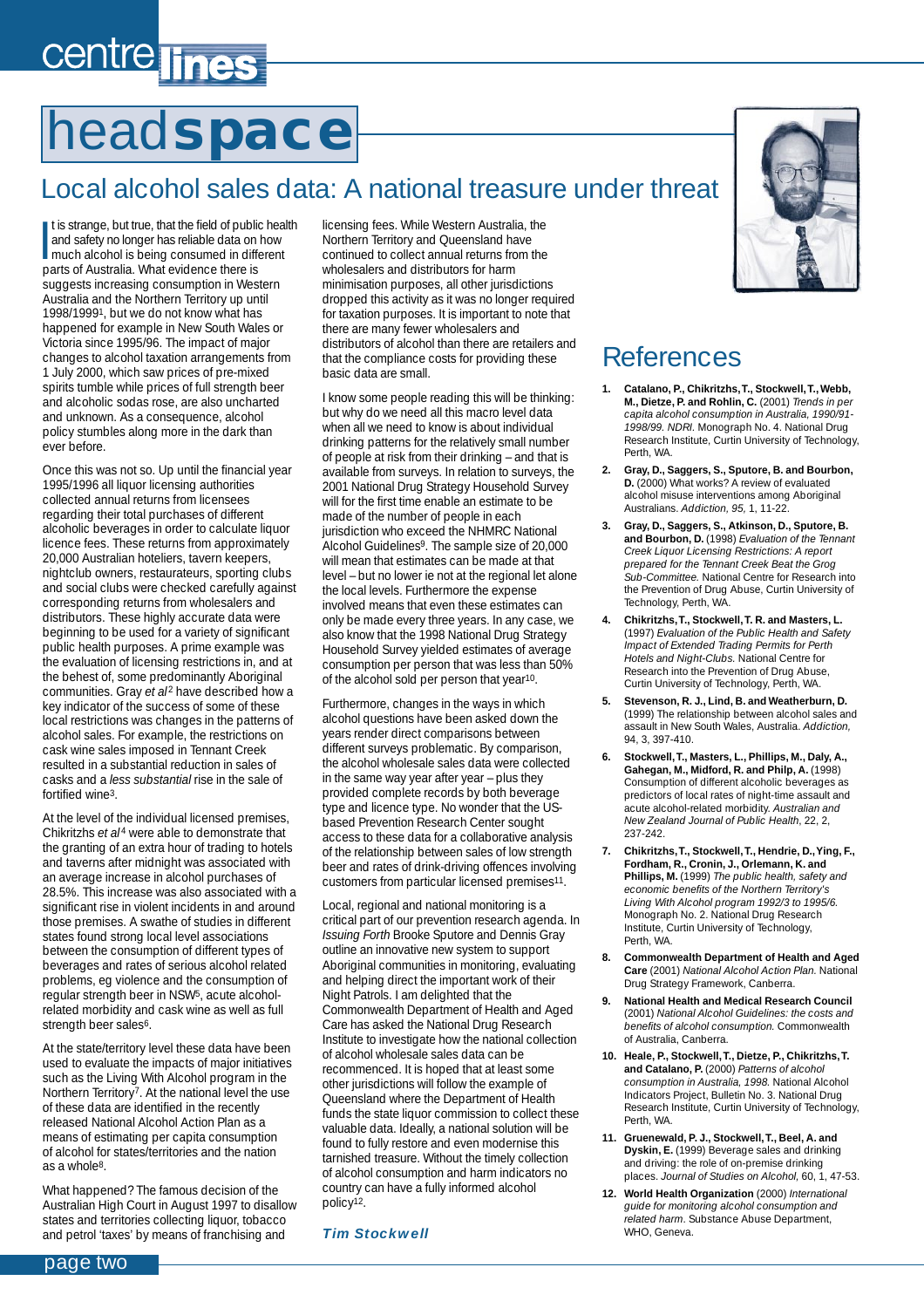## <span id="page-2-0"></span>issuing **forth**

## Patrol Monitoring and Evaluation Database: Making evaluation more accessible to community organisations

The first Aboriginal night patrol was<br>established by Julalikari Council in Tenna<br>Creek in the Northern Territory in May 198<br>Now there are over 50 such patrols conducted he first Aboriginal night patrol was established by Julalikari Council in Tennant Creek in the Northern Territory in May 1985. by Aboriginal community-controlled organisations in various parts of the country1. Many of these patrols were set up in direct response to the recommendations of the Royal Commission into Aboriginal Deaths in Custody with the broad aim of keeping Aboriginal people out of police custody2. The specific objectives of most patrols include minimisation of conflicts of various types and injuries associated with such conflicts or accidents.

Although their role has been widely praised, there have been few formal evaluations of night patrol projects. The evaluations that have been undertaken indicate that generally they have been effective3,4. However, it is clear from these, and discussion with people involved in patrols in various capacities, that some of the broad objectives of patrols - such as reducing the number of Aboriginal people in custody - are affected by a wide range of variables and that patrols cannot reasonably be held accountable for these outcomes. Together these reviews and discussions suggest that there is a need for realistic measures of patrol performance.

In 1999, the National Drug Research Institute was approached by Mr Elliot McAdam of Julalikari Council to develop an easy to use data collection system that would enable staff to monitor and evaluate the activities of the Julalikari Night Patrol. Soon afterwards, in the context of general discussions about the reduction of alcohol-related harm, Mr William Tilmouth and Mr Mike Bowden identified a need to enhance the data collection and monitoring capabilities of Tangentyere Council's Night Patrol and Warden Scheme, which operates in Alice Springs.

As a consequence, it was agreed that these organisations would work together, and with Kununurra-Waringarri Aboriginal Corporation, which is located in the northwest town of Kununurra, to develop a computerised data collection system that:

- enables Aboriginal community patrols and warden projects to meet their primary objectives;
- assists community organisations to improve the quality of the services they provide;
- provides a tool for the identification of service needs;
- meets the accountability requirements of the communities serviced by the patrol and wardens;
- meets the accountability requirements of funding agencies; and,
- facilitates comparison of outcomes between organisations.

Initially, staff from NDRI donated privately earned consulting funds to cover the cost of employing a computer programmer, and the four participating organisations each donated the time of staff to enable the design and testing of the database. The funds donated by NDRI staff were later supplemented from research development funds granted to the NDRI by the National Drug Strategy.

To design the data collection materials and database, the data and evaluation requirements of patrols first needed to be identified. To do this a review of the objectives and existing data collections of 19 patrols, warden schemes and mobile assistance programs was conducted. In addition, interviews were held with communitycontrolled organisations that operate patrols to determine their data collection and reporting needs. Interviews were also held with representatives from the state and Commonwealth government agencies that fund patrols to establish their funding report requirements.

The basic design of the database system was outlined by NDRI staff, and a computer programmer was employed to create the database. Its ongoing development was carried out in close consultation with the patrollers and wardens at Tangentyere Council, Julalikari Council and Kununurra-Waringarri Aboriginal Corporation. The data collection sheets and database were tested in each of the three sites and the patrollers and wardens provided feedback on how the system could be improved to make it easier to use and so that it met their needs.

Consequently, from the feedback offered by the patrollers and wardens, it soon became clear that a more sophisticated database system was needed that, while simple to use, had complex data entry and reporting functions and was flexible enough to meet the wide ranging needs of patrols and warden programs. Accordingly, the database provides three monitoring system levels: Minimal, Intermediate and Detailed. As the name suggests, the Minimal Monitoring System has been designed to meet the data



Mr William Tilmouth, Executive Director of Tangentyere Council Inc, The Hon Peter Toyne MLA, NT Attorney General and Member for Stuart, and Dennis Gray at the launch of the Database in Alice Springs on 3 December 2001.

needs of organisations that wish to collect the basic data required by most funding agencies. At the other end of the scale, the Detailed Monitoring System has been designed to also meet the data needs of more sophisticated patrol and warden projects.

The Database is now available free of charge to patrols, warden schemes and mobile assistance programs as a Microsoft Access™ application or, for those who do not have Access 97 or greater, as a stand-alone package. It includes data collection sheets, data entry facilities and reporting functions that allow for the collection storage and management of administrative, activity, client, and additional services data. It lets users record large amounts of data in an electronic format, monitor the use and servicing needs of vehicles, keep track of patrol and warden program activities, and develop up to 60 customised reports.

Although the database has been designed to meet the accountability requirements of funding agencies and local communities, it has also proven to be useful in:

- planning the delivery of patrol services;
- identifying clients who require additional welfare and treatment services;
- improving the quality of service patrols provide; and
- in identifying other local service needs.

The database is a valuable information tool that can be of use not only to patrols but also to local businesses and other service provider agencies such as the police, hospitals, youth services and welfare agencies. For example, if the database reveals that a patrol is coming into contact with increasing numbers of intoxicated young people, the patrol, service provider agencies and private businesses can work together as a community to identify ways of dealing with this problem early. In this case, the solution could be working towards providing alternative activities for young people to participate in during the evening.

There are plans to commence stage two of the project, which involves the development of an interactive CD-ROM training package that will be distributed as part of the Patrol Monitoring and Evaluation Database System. The design and development of the training package will rely heavily on the support of community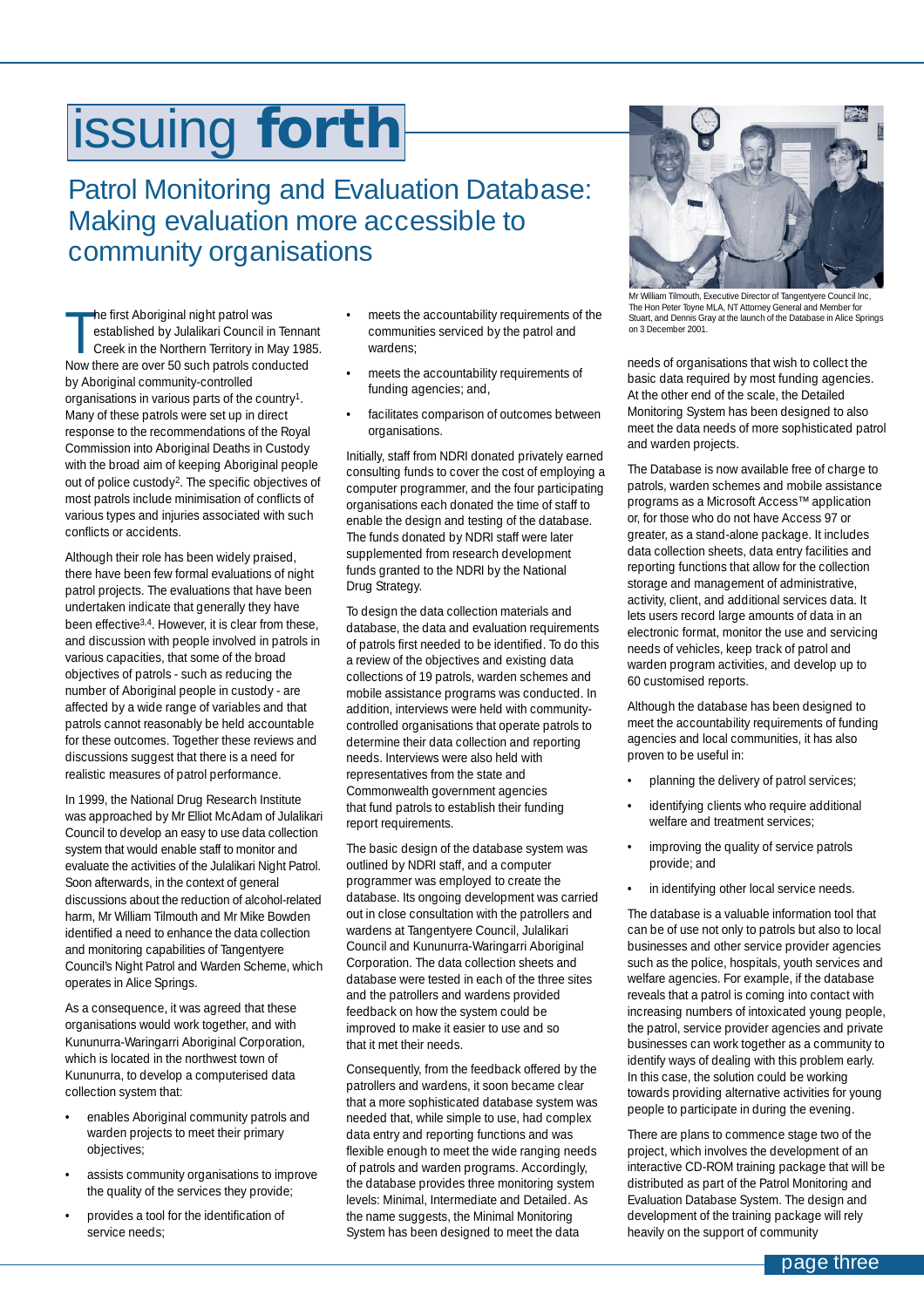## <span id="page-3-0"></span>**Centre**

organisations and will take into consideration their various levels of experience in using data collection materials and computer databases. The training package will be designed to meet the varied training needs of patrollers and wardens who wish to use the Monitoring System. The benefits of the interface training package are that it will be:

- inexpensive;
- able to be scheduled at a time that suits the individual;
- able to be modelled to individual training needs;
- interactive and will provide opportunities for participants to test their new skills;
- an enjoyable medium for training; and,
- improve the data collection and evaluation skills of patrollers and wardens.

#### *Brooke Sputore and Dennis Gray*

## References

- **1. National Drug Research Institute, Curtin University of Technology** (1999). *Indigenous Australian Alcohol and Other Drugs Databases.* National Drug Research Institute, Curtin University of Technology, Perth, WA. http://www.db.ndri.curtin.edu.au
- **2. Royal Commission into Aboriginal Deaths in Custody (Johnson E Commissioner)** (1991) *Royal Commission into Aboriginal Deaths in Custody: National Report, 4 Vols.* Australian Government Publishing Service, Canberra.
- **3. Sputore, B., Gray, D., Bourbon, D., Baird, K.** (1998) *Evaluation of Kununurra-Waringarri Aboriginal Corporation and Ngnowar-Aerwah Aboriginal Corporation's Alcohol Projects.* National Centre for Research into the Prevention of Drug Abuse, Curtin University of Technology, Perth, WA.
- **4. Sputore, B, Gray D, Sampi C.** (2000) *Review of the Services Provided by Jungarni-Jutiya Alcohol Action Council Aboriginal Corporation.* National Drug Research Institute, Curtin University of Technology, Perth, WA.

## project **notes**

### A review of the literature on alcohol use and older Australians

#### *Alison Salmon and Tim Stockwell*

Older people have been identified in the 2001 National Alcohol Strategy as a group at increased risk of alcohol related harm. This increased risk is reflected in the recent NHMRC Australian Alcohol Guidelines that recommend lower levels of alcohol consumption by older people. A number of factors contribute to this increased level of risk. Total body water volume decreases with age so consumption of alcohol by an older person will result in a higher blood alcohol concentration than consumption of the same amount by a younger person. Older people also consume more medications than other population groups, however concurrent use of alcohol and other medication can result in adverse reactions and side effects, and reduced efficacy of medication. Older people also run an increased risk of injury related to falls - a risk that may be increased by intoxication.

As the proportion of older people in the Australian population increases, a number of specific initiatives have been developed to address the health issues of an ageing population. These include the National Strategy for an Ageing Australia, the Quality Use of Medicines Initiative and the National Injury Prevention Strategy. The use of alcohol by older Australians has been identified as an important issue in all of these initiatives.

Reflecting these concerns, the Commonwealth Department of Health and Aged Care has requested the National Drug Research Institute conduct a review of the literature to examine issues related to alcohol and older people. This review will involve an analysis of international and Australian evidence regarding the prevalence, distribution, determinants and consequences of alcohol use by older people. The review will also consider the identification, management and prevention of alcohol related problems in people aged 65 years and over. It is anticipated that the review will inform the development of initiatives and strategies to address health issues for older people as well as assisting in the formulation of a research agenda.

Whilst the review will be carried out by the National Drug Research Institute, there will be close collaboration with the Freemasons Centre for Research into Aged Care Services at Curtin University of Technology. The review will commence in January 2002.

## Repeat drink drivers study

#### *Simon Lenton and James Fetherston with Rina Cercarelli, Injury Research Centre, UWA*

The objective of this seven-month joint project between NDRI and the Injury Research Centre at the University of Western Australia (UWA) is to determine the characteristics of drivers with repeat drink driving offences so that appropriate countermeasures can be developed. About 10,000 drivers are arrested each year in Western Australia on drink driving charges; around 30 percent of these have one or more further drink driving offences. Previous research has identified that repeat drink driving is associated with being male and under 25 years. No further information is readily available on the characteristics of these drivers from the databases used.

Questions that need to be resolved include: the proportion of these drivers who have problems related to alcohol dependence; the proportion with underlying personality disorders; and the proportion with extensive social and economic disadvantage. In addition, the situational, decision-making, and attitudinal factors which are associated with repeated drink driving episodes need to be identified. The project will entail a literature review and analysis of existing databases, each conducted by Roadwatch, a focus group study of repeat drink drivers conducted by a market research company, and an in-depth qualitative and quantitative interview study conducted by NDRI. Thus far, preliminary focus groups have been conducted, and over 20 of the 60 in-depth interviews with repeat drink drivers have been conducted.

NDRI has experienced some difficulty in recruiting subjects for the study. Originally, a central component of recruitment was to have been letters sent by the WA Police Service to repeat drink drivers who were prospective subjects to inform them about the study and invite their participation. However, administrative and procedural changes within the police service meant that this strategy had to be abandoned. Despite considerable media coverage and paid advertising in the news and free entertainment press, recruitment remains slow. As such the project has been extended by two months. Data collected to date does, however, indicate that the study will provide useful new insights into preventing drink driving among this high risk group of repeat offenders.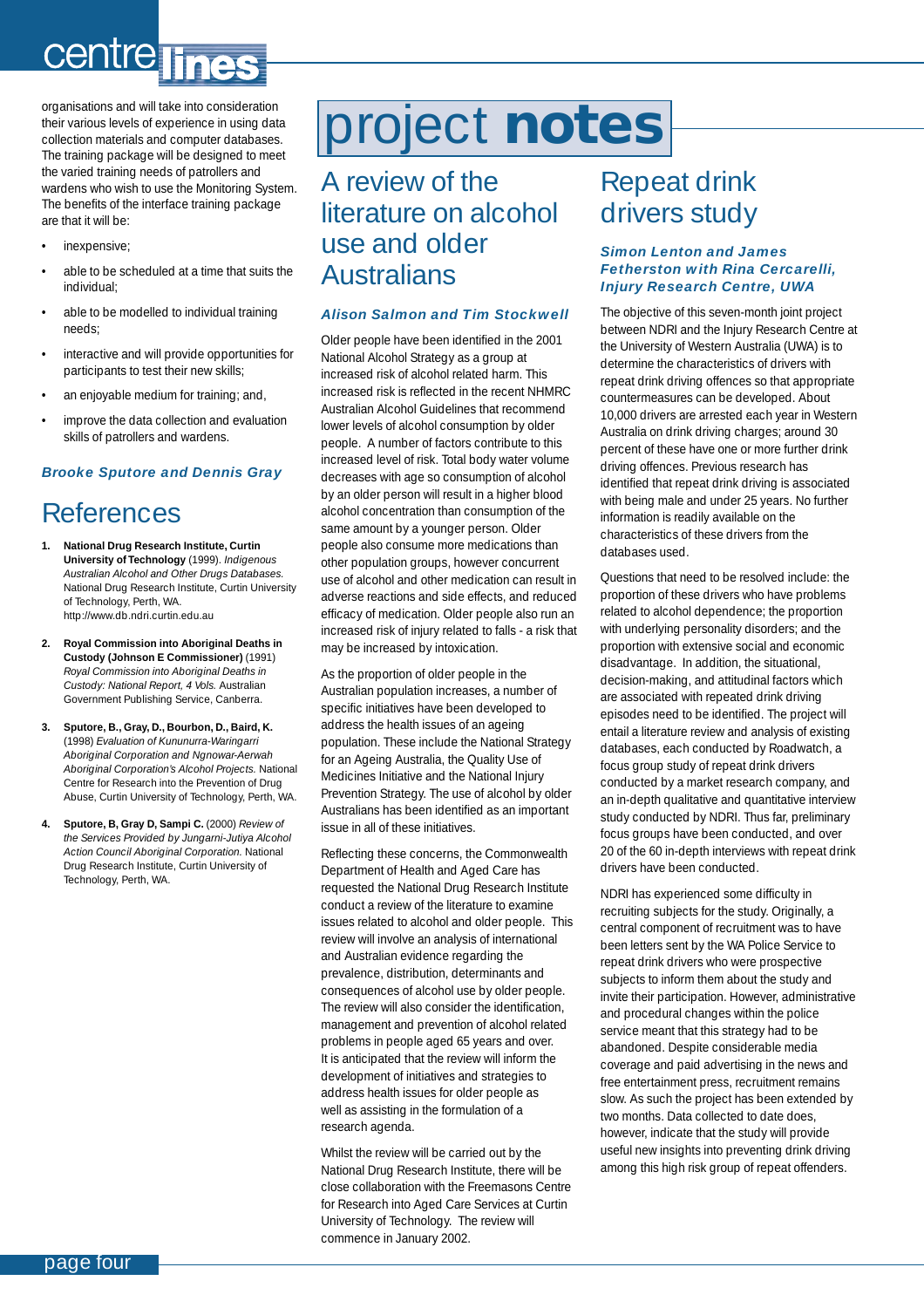### Illicit Drug Reporting System 2001

#### *Kim Hargreaves and Simon Lenton*

WA data for the 2001 Illicit Drug Reporting System (IDRS) was presented by Kim Hargreaves at the National IDRS Conference in Sydney on 29 November. As in previous years, the IDRS has been co-ordinated nationally by NDARC and funded by the Commonwealth Department of Health and Aged Care (CDHAC), with subsidiary funding for the IDU survey provided by the National Drug Law Enforcement Research Fund (NDLERF). The IDRS monitors the price, purity, availability and use of the four main illicit drug types – heroin, methamphetamine, cocaine and cannabis – with the aim of providing early warning of emerging drug problems of state and national concern. In WA interviews were conducted with 100 injecting drug users, 30 key informants (drug service providers, law enforcement personnel, and representatives from drug user groups) and analysis of health and law enforcement data.

The study found that WA has been affected by the heroin 'drought' seen throughout Australia since late last year. Availability and purity of heroin dropped during the year, while price increased substantially from \$450 per gram in 2000 to \$750 per gram in 2001. Interestingly, the study found that among those drug users who described heroin as their 'drug of choice' the proportion also using methamphetamine did not change between years (79% in both 2000 and 2001), although those who did use methamphetamine tended to use it more often. Higher proportions of this subset of IDUs reported the use of methadone (68% in 2001 vs 18% in 2000) suggesting a shift towards treatment, and/or the use of homebake a home-made heroin alternative made from codeine-based pharmaceuticals (65% in 2001 vs 9% in 2000). Homebake was popular in WA during the late 1980s and early 1990s but almost disappeared as heroin availability and purity increased. Indicator data showed that the decreased availability of heroin had also been associated with a substantial decrease in the number of fatal heroin overdoses. While 26 fatal overdoses suspected to be due to heroin were observed in WA in the first half of this year, there were 45 such deaths for the same period in 2000.

Conversely, methamphetamine, particularly the potent crystal form of the drug known as crystal meth, has become increasingly available and more widely used in WA over the last six months. Among injecting drug users interviewed for this year's study, methamphetamine was the most frequently used of all drugs, including alcohol, tobacco and cannabis whereas it was the third most commonly used drug in 2000. Some 92% of IDUs interviewed in 2001 reported using methamphetamine in the last six months, compared to 85% in 2000, and most found methamphetamine very easy to obtain.

The study found that cocaine use continues to be rare among the injecting drug users surveyed. However, a significant increase in the proportion of IDUs who had used cocaine in the previous six months was noted, 32% in 2001 compared to 22% last year. This finding supports the need to continue to monitor trends in the use of cocaine in WA in the future.

The profile of cannabis use among IDUs interviewed remained similar in both years. However, law enforcement data showed a significant reduction in the number of charges laid in relation to the possession/use of cannabis in WA between 1999 and 2000. This reduction is consistent with the number of cautions issued under the state-wide cannabis cautioning scheme introduced in March 2000, where those who receive a caution do not receive a charge.

The IDRS was designed to be an early warning system for new drug trends, and this year's results suggest that attention should be paid to the reemergence of homebake and the possible emergence of cocaine in WA.

### Making the most of testing: Modified guidelines for pre- and post-test counselling

#### *Wendy Loxley, Amanda Bolleter and Susan Carruthers*

Blood Borne Virus (BBV) testing is an excellent opportunity for brief interventions with a large number of people who inject drugs and may be at risk of contracting hepatitis and other blood borne viruses. NDRI has conducted two studies related to this issue, both of which have been funded by the National Health and Medical Research Council (NHMRC). The first study1 investigated testing injectors for BBVs and found that the process of testing was, in many cases, far from satisfactory. The only purpose served by much of the testing appeared to be the diagnosis of infection and the implementation of appropriate medical interventions. This fell well short of the intention of NHMRC Guidelines for pre- and posttest counselling, which suggest that the outcomes should be the provision of psychosocial support, prevention of the transmission of disease and the optimisation of treatment outcomes.

The second study2 has recently been completed. This study examined clinical and practical difficulties with the existing NHMRC Guidelines for pre- and post-test counselling for hepatitis C, from the perspective of test service providers (TSPs) and injectors. It was found that flexibility in the content and extent of pre- and post-test discussions was essential, and that the best testing experiences were those that emerged from a relationship of rapport and mutual respect

between the injector and his/her TSP. The outcome of this study was proposed guidelines for pre- and post-test counselling which allow the injector and his/her TSP to negotiate the extent to which some parts of the guidelines are covered on any particular testing occasion.

NDRI is currently holding discussions with the NHMRC to establish whether the proposed guidelines can be 'badged' by them. The proposed guidelines can be seen in Loxley *et al* (2000).

## References

- **1. Loxley, W., Davidson, P., Heale, P. and Sullivan, P.** (2000). *Drawing Blood: Injecting Drug Users, Blood Borne Viruses, Testing and Vaccination.* National Drug Research Institute, Curtin University of Technology, Perth, WA.
- **2. Loxley, W., Bolleter, A. and Carruthers, S.J.** (2001). *Talking about testing: Opportunities for prevention in blood borne virus testing and vaccination with injectors.* National Drug Research Institute, Curtin University of Technology, Perth, WA.

Randomised controlled trial of a video-based educational intervention to prevent hepatitis C amongst novice injectors

#### *Susan Carruthers and Kristy Arden*

The HIT study (Hepatitis C, Injecting and Transmission study) recently completed at the NDRI revealed a number of injecting actions identified as risky in terms of the transmission of hepatitis C among injecting drug users (IDUs). These actions, identified after the filming of IDUs injecting in their usual settings were categorised as hidden or 'accidental' since they did not involve the direct sharing of injecting equipment but rather were the result of accidental contamination of equipment and the immediate environment where injecting took place. The hidden or accidental nature of the risky actions observed suggested that conventional or generic harm reduction education messages such as 'don't share' are not sufficient to alert IDUs to possible risks associated with injecting and exposure to contaminated blood. As a result of these findings an educational resource was produced by NDRI staff. The resource includes a demonstration video and instruction manual, both of which were reviewed by peer educators and current injectors. Modifications were made to both items as a result of the review. This next stage of the project aims to assess the ability of the intervention to promote and sustain behaviour change over a period of four weeks by means of a randomised controlled trial.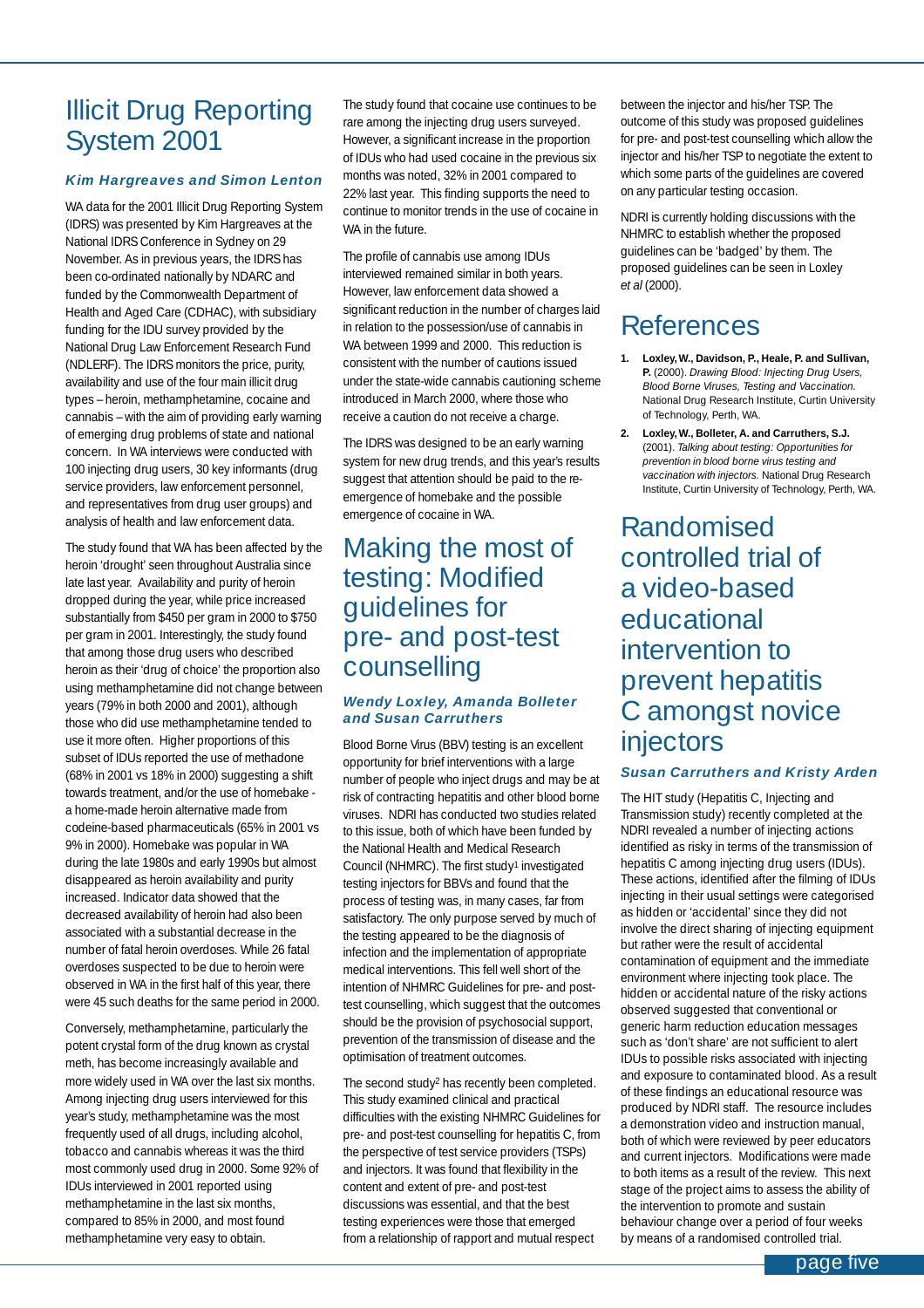## <span id="page-5-0"></span>centre lines

A study group of 120 novice injectors will be recruited and randomly allocated to control or intervention by geographical location. Each participant will undergo an injecting behaviour assessment by recorded observation and will take part in an interviewer-administered question designed to collect demographic, drug use, and hepatitis C testing information. The intervention group will take part in a two-hour intervention session designed to reduce exposure to hepatitis C through injecting practices. The control group will be given written hepatitis C information such as is readily available at medical centres (GPs) or pharmacies. All participants will be followed up after four weeks, at which time their injecting practices will be reassessed using a recorded observation technique. At follow-up, information will also be collected on drug use for the preceding four weeks and access to hepatitis C or other education or information regarding safe injecting. Recruitment has commenced and a preliminary analysis and review of the methodology will be conducted following the first 40 interventions.

### Prevention is a two-way bet *Susan Carruthers*

The majority of hepatitis C prevention education focuses on the prevention of initial infection with the virus and little information is available regarding prevention from the perspective of those already infected. Given that a substantial proportion of injectors are already infected and that prevalence is closely associated with duration of use, it would seem prudent to investigate how hepatitis C infected injectors prevent transmitting the virus to other injectors. The aim of this study therefore was to investigate and report on the steps taken by hepatitis C positive injectors to minimise the risk of transmitting the virus to those with whom they inject. The objectives of the investigation were to conduct a cross-sectional study of injectors who have been diagnosed as hepatitis C positive and record retrospectively any changes in lifestyle or injecting practices which occurred following diagnosis, to investigate specific strategies instigated to protect injecting partners or friends, and to determine the attitudes of positive injectors to their role in preventing the transmission of hepatitis C. One hundred and twenty hepatitis C antibody-positive injectors living in the Perth metropolitan area were recruited with the aid of the Western Australian Substance Users Association. Each took part in an interviewer administered questionnaire which included demographic, drug use and hepatitis C testing questions and a series of open-ended questions relating to changes in behaviour since diagnosis and personal transmission prevention strategies. A preliminary analysis of the quantitative and qualitative data has been completed and final results are expected in February 2002.

## ab**stracts**

#### Assaults on licensed premises in inner-urban areas

*Alcohol Studies Bulletin No 2.* New South Wales Bureau of Crime Statistics and Research and the National Drug Research Institute, Curtin University of Technology, Perth, WA.

#### *Suzanne Briscoe and Neil Donnelly*

The present bulletin examines police-recorded assault incidents on licensed premises in the inner-urban areas of Sydney, Newcastle and Wollongong. Findings from this analysis suggest that a small number of problematic licensed premises are associated with a disproportionate amount of violence. In inner Sydney 12 percent of hotels accounted for almost 60 percent of all assaults on hotel premises, in Newcastle 8 percent of licensed premises accounted for nearly 80 percent of all assaults on licensed premises and in Wollongong 6 percent of licensed premises accounted for 67 percent of all on-premises assaults. The analysis also found that assault incidents on licensed premises were concentrated late at night or early in the morning and on weekends. Licence types identified as being the most problematic for violence on licensed premises were hotels and nightclubs. In particular, hotels with extended or 24-hour trading recorded a greater number of assaults compared with those trading standard hours. Other characteristics of licensed premises previously identified as being associated with harm are discussed.

#### Carnarvon Partysafe: Designing a community mobilisation project in Western Australia's remote Northwest

*Australian Journal of Primary Health Interchange, 2001, 7, (3)*

#### *Martin Cooper, Richard Midford and Julie-Anne Jaeger*

Recent studies are increasingly shifting away from viewing drug and alcohol problems as individual medical disorders and recognising the significant role of environmental and community factors. In keeping with this, the Partysafe project, being implemented in the remote Northwest town of Carnarvon in Western Australia, is utilising a community mobilisation approach to reducing harm associated with alcohol consumption in private residences. Carnarvon, like most rural communities in WA,

has a higher rate of alcohol consumption than in the metropolitan region, hence its selection as the target site. An additional reason for selecting a remote town was the belief that national and state level prevention strategies cannot always be successfully implemented due to a region's unique social and environmental influences.

This paper discusses the community mobilisation methodology, giving a practical insight into the specific interventions and evaluation techniques employed in the Partysafe project. The process of identifying communitybased alcohol issues and the problems associated with implementation and evaluation are illustrated. A combination of archival quantitative data and community based qualitative data will be used to assess the project's success. The collection and use of this data is also practically depicted.

#### Responsible beverage service: Lessons from server training and policy initiatives around the world

*Drug and Alcohol Review, 2001, 20, (3), 257-265*

#### *Tim Stockwell*

Responsible alcohol service programs have evolved in many countries alongside a general increase in the availability of alcohol and a greater focus on the prevention of alcohol-related road crashes. They also recognise the reality that a great deal of high risk drinking and preventable harm occurs in and around licensed premises or as drinkers make their way home. Early US efficacy studies of programs which trained managers and barstaff to limit customers' levels of intoxication and prevent drink driving showed promise. Studies of effectiveness of these programs in the wider community and in the absence of the enforcement of liquor laws, found little benefit. The data will be interpreted as suggesting that, in reality, skills deficits in the serving of alcohol are not a significant problem compared with the motivational issue for a commercial operation of abiding by laws that are rarely enforced and which are perceived as risking the goodwill of their best customers. Australian, UK and US experiences with liquor law enforcement by police will be discussed along with outcomes from the Australian invention of Alcohol Accords, informal agreements between police, licensees and local councils to trade responsibly. It will be concluded that the major task involved in lifting standards of service and preventing harm is to institutionalise legal and regulatory procedures which impact most on licensed premises. A number of strategies are suggested also for creating a political and social climate which supports the responsible service of alcohol and thereby supports the enactment and enforcement of appropriate liquor laws.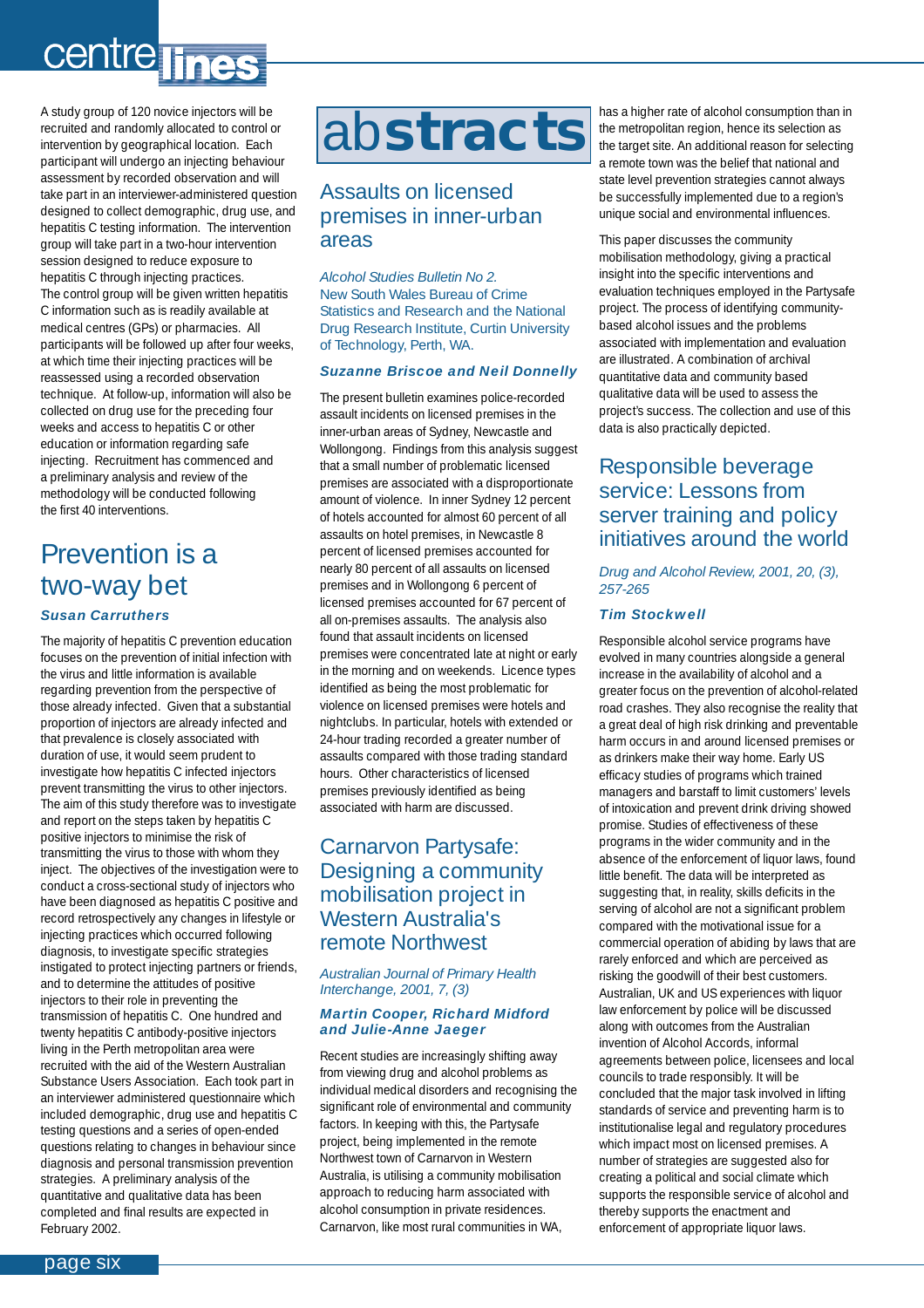## <span id="page-6-0"></span>recent **publications**

## Monographs and Technical Reports

**Briscoe,S.and Donnelly,N.**(2001). *Assaults on licensed premises in inner-urban areas. Alcohol Studies Bulletin No 2.* New South Wales Bureau of Crime Statistics and Research and the National Drug Research Institute, Curtin University of Technology, Perth, WA.

**Catalano,P.,Chikritzhs,T.,Stockwell,T.R.,Webb, M.,Dietze,P.and Rohlin,C.**(2001) *Trends in per capita alcohol consumption in Australia, 1990/91 – 1998/99. NDRI Monograph No 4.* National Drug Research Institute, Curtin University of Technology, Perth, WA.

Cooper, M., Midford, R., Jaeger, J. and Hall, C. (2001). *Partysafe Evaluation Report.* National Drug Research Institute, Curtin University of Technology, Perth, WA.

**Lindsay,F.and Midford,R.**(2001). *ADIN Australian Drug Information Network: Establishment Phase Evaluation Report.* Australian Drug Foundation, Melbourne.

**Loxley,W.,Bolleter,A.and Carruthers,S.J.**(2001). *Talking about testing: Opportunities for prevention in blood borne virus testing and vaccination with injectors.* National Drug Research Institute, Curtin University of Technology, Perth, WA.

**Loxley,W.and Lien,D.**(2001). *Drug Use Monitoring in Australia. Western Australian 2000 report on drug use among police detainees.* National Drug Research Institute, Curtin University of Technology, Perth, WA.

**McBride,N.**(2001). Systematic Review of School Drug Education Literature. *Paper submitted to the Western Australian Community Drug Summit.* National Drug Research Institute, Curtin University of Technology, Perth, WA.

**Midford,R.**(2001). *Prevention and early intervention strategies, including school, parent and public education and action in local communities.* Community Drug Summit Office, West Perth.

**Midford,R.,Lenton,S.and Hancock,L.** (2000). *A Critical Review and Analysis: Cannabis Education in Schools.* NSW Department of Education and Training, Ryde, NSW.

#### **Midford,R.,Munro,G.,McBride,N.and Snow,P.**

(2001). *Review of the Principles of Drug Education in Schools.* Report prepared for the Department of Employment, Training and Youth Affairs, Melbourne: Centre for Youth Drug Studies, Australian Drug **Foundation** 

**Saggers,S.,Gray,D.and Catalano,P.**(2001). *Port Hedland and Roebourne substance misuse services review.* National Drug Research Institute, Curtin University of Technology, Perth, WA.

**Young,N.,Farringdon,F.and Midford,R.**(2001) *School Leavers' Celebrations on Rottnest Island (Leavers Live): Evaluation Report.* Prepared for the School Drug Education Project. National Drug Research Institute, Curtin University of Technology, Perth, WA.

## Published Articles, Chapters and Books

**Calogero, C., Midford, R. and Towers,T.** (2001). Responding to drug-related harm in the workplace: the role of prevention, counselling and assistance. *In* Allsop, S., Phillips, M. and Calogero, C. *Drugs and Work*. IP Communications, East Hawthorn, Victoria.

**Cooper, M., Midford, R. and Jaeger, J.** (2001). Carnarvon Partysafe: Designing a community mobilisation project in Western Australia's remote Northwest. *Australian Journal of Primary Health Interchange, 7*, (3).

**Lenton, S.** (2001). Re: Cannabis as a gateway drug: comments on Fergusson and Horwood (2000) (Addiction 95(4)). *Addiction, 96*, (3), pp. 511-513.

**McBride, N., Farringdon, F. and Midford,, R.** (2000). SHAHRP AND SHAHRP 2000 Changing students alcohol-related behaviours through classroom lessons. Australian Council for Health, Physical Education and Recreation. *Active and Healthy Magazine; 7*, 3-4:4-7.

#### **Midford, R.** (2001). The nature and extent of drugrelated harm in the community and the implications for the workplace. *In* Allsop, S., Phillips, M. and Calogero, C. *Drugs and Work*. IP Communications, East Hawthorn, Victoria.

**Midford, R., Lenton, S., Boots, K., Acres, J., Loxley,W., Canty, C., James, S. and Sutton, A.** (2001). *A guidebook for evaluating communitybased drug law enforcement projects.* Australasian Centre for Policing Research, Payneham, SA.

**Stockwell,T.R.** (2001). Alcohol policy, harm reduction and the prevention paradox. *Journal of Health Promotion for Northern Ireland; 15*, 22-25.

**Stockwell,T.R.** (2001). Responsible beverage service: lessons from server training and policy initiatives around the world. *Drug and Alcohol Review, 20*, (3), pp. 257-265.

## INTERNATIONAL HANDBOOK OF ALCOHOL DEPENDENCE AND PROBLEMS

#### **Edited by**

**NICK HEATHER**, Centre for Alcohol and Drug Studies, University of Northumbria at Newcastle, UK,

**TIMOTHY J PETERS**, Department of Clinical Biochemistry, King's College Medical School, London, UK

**TIM STOCKWELL**, National Drug Research Institute, Curtin University of Technology, Perth, Australia

The International Handbook of Alcohol Dependence and Problems is an authoritative, comprehensive coverage of the entire field of alcohol studies from neurochemistry to sociology. With a focus on alcohol dependence and alcohol-related problems, key contents include:

- Basic mechanisms of alcohol metabolism and dependence
- Theories of drinking and drinking problems
- Types of alcohol-related problems, including medical problems and pathogenic mechanisms
- Forms of treatment, recovery and methods for prevention
- Chapter outlines including a summary and main conclusions
- Key works for each topic and suggestions for further reading.

Written by an international team of experts, this handbook will be accessible to a wide range of readers, including students, clinicians, researchers and policy-makers.

ISBN 0417 983756 910pp. Hardback \$292.95

Published by John Wiley & Sons Ltd, Chichester, UK

Customer Service Tel: 1 800 777 474 Fax: (02) 9805 1597 Email: custservice@johnwiley.com.au